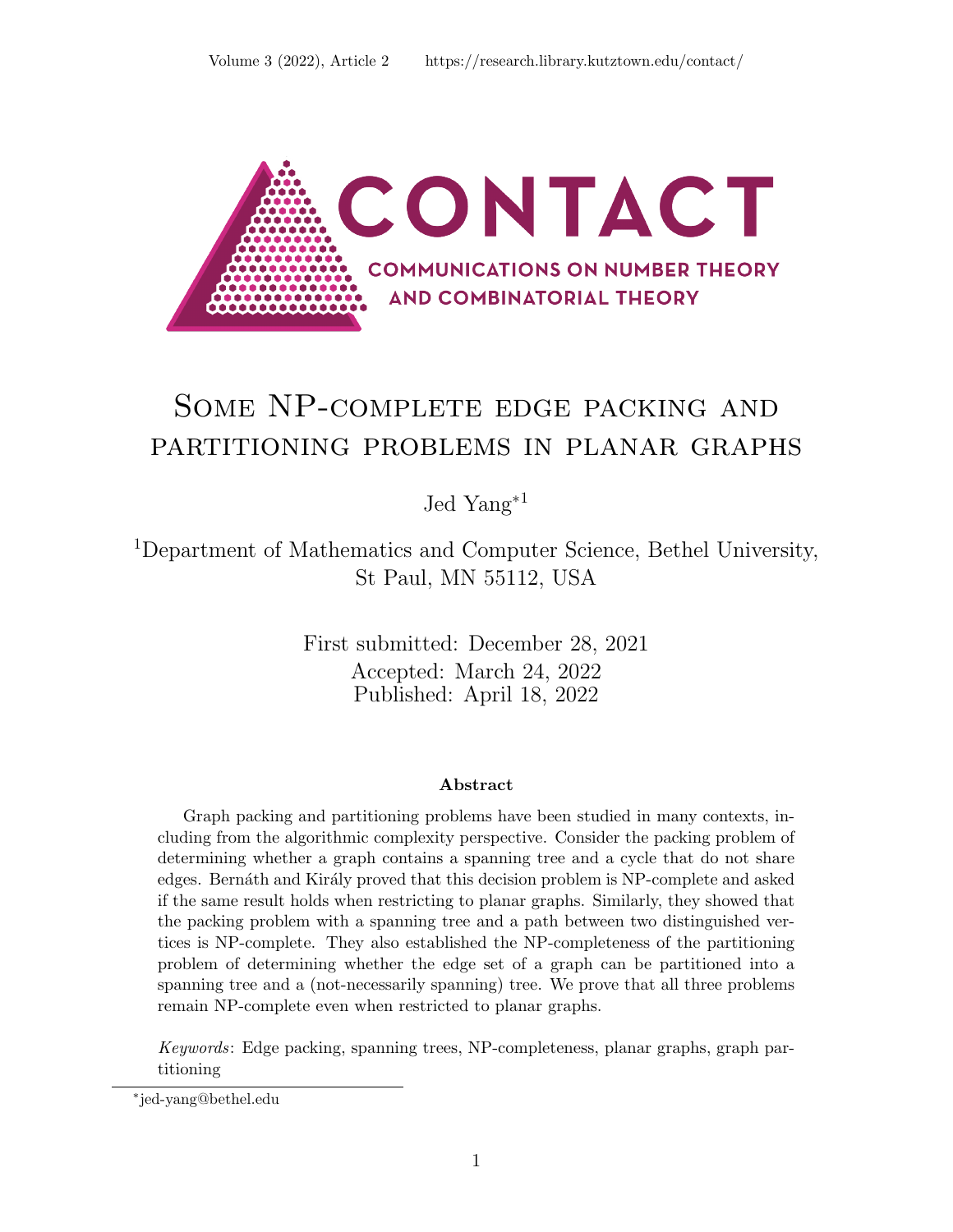### 1 Introduction

A connected graph contains a spanning tree. Does it contain two spanning trees which do not share edges? In other words, can the graph stay connected after removing the edges of a spanning tree? This problem can be solved in polynomial time [\[5,](#page-7-0) [7\]](#page-7-1). In general, given two classes A and B of graphs, one could ask the packing problem of whether a graph G contains edge-disjoint subgraphs  $A \in A$  and  $B \in B$ . Similarly, one could consider the covering problem where the union of A and B is  $G$ , or the **partitioning problem**, where A and B are edge-disjoint and whose union is G.

Bernáth and Király [\[2\]](#page-7-2) considered seven classes, including paths, cycles, and trees. They noted that there are 44 natural<sup>[1](#page-1-0)</sup> graph theoretic questions under this setup. Prior to their work, some of these problems were known to be in P, while some were NP-complete. They settled the status of each remaining problem in the sense of either giving a polynomial time algorithm or proving that the problem is NP-complete. Moreover, for the NP-complete problems, they noted that most of these remain NP-complete even when restricted to planar graphs.[2](#page-1-1) However, five of these cases were left open. The goal of this paper is to settle the three remaining cases that involve spanning trees.

<span id="page-1-5"></span>Theorem 1.1. The following problems are NP-complete, even when restricted to planar graphs:

- (i) the packing problem with a spanning tree and a cycle;<sup>[3](#page-1-2)</sup>
- (ii) the packing problem with a spanning tree and a path between two distinguished vertices; and
- (iii) the partitioning problem with a spanning tree and a tree.

The paper is organized as follows. In Section [2,](#page-1-3) we give definitions and some background. The NP-completeness of the three problems are presented in sections [3,](#page-2-0) [4,](#page-4-0) and [5,](#page-5-0) respectively. We conclude in Section [6](#page-5-1) with some remarks and briefly discuss the remaining two problems (the partitioning problems with two trees and with a cut and a forest).

### <span id="page-1-3"></span>2 Definitions and background

Let G be a graph, and write  $V(G)$  and  $E(G)$  for its vertex and edge sets, respectively. We are concerned with undirected simple graphs, and follow standard terminology. Given a (connected) graph G, a subgraph H of G is **nonseparating** if  $G - E(H)$  is connected.

Following the notation of [\[2\]](#page-7-2), albeit with a different font, we write C for the class of all cycles,  $SpT$  the class of spanning trees,<sup>[4](#page-1-4)</sup> T the class of (not-necessarily spanning) trees, and  $P_{st}$  the class of s–t paths (paths from s to t), where s and t are distinguished vertices. The

<span id="page-1-0"></span><sup>1</sup>For example, it makes no sense to pack paths as a trivial path consisting of a single vertex can be used.

<span id="page-1-2"></span><span id="page-1-1"></span><sup>2</sup>Most of these remain NP-complete even when restricted to planar graphs of maximum degree 3 or 4.

<span id="page-1-4"></span><sup>3</sup>Previously, this problem was (erroneously) claimed to be in P. See Section [6.2](#page-6-0) for a discussion.

<sup>4</sup>Formally, SpT depends on (the number of vertices of) the underlying graph in question. By abuse of notation, we ignore these trivial technicalities.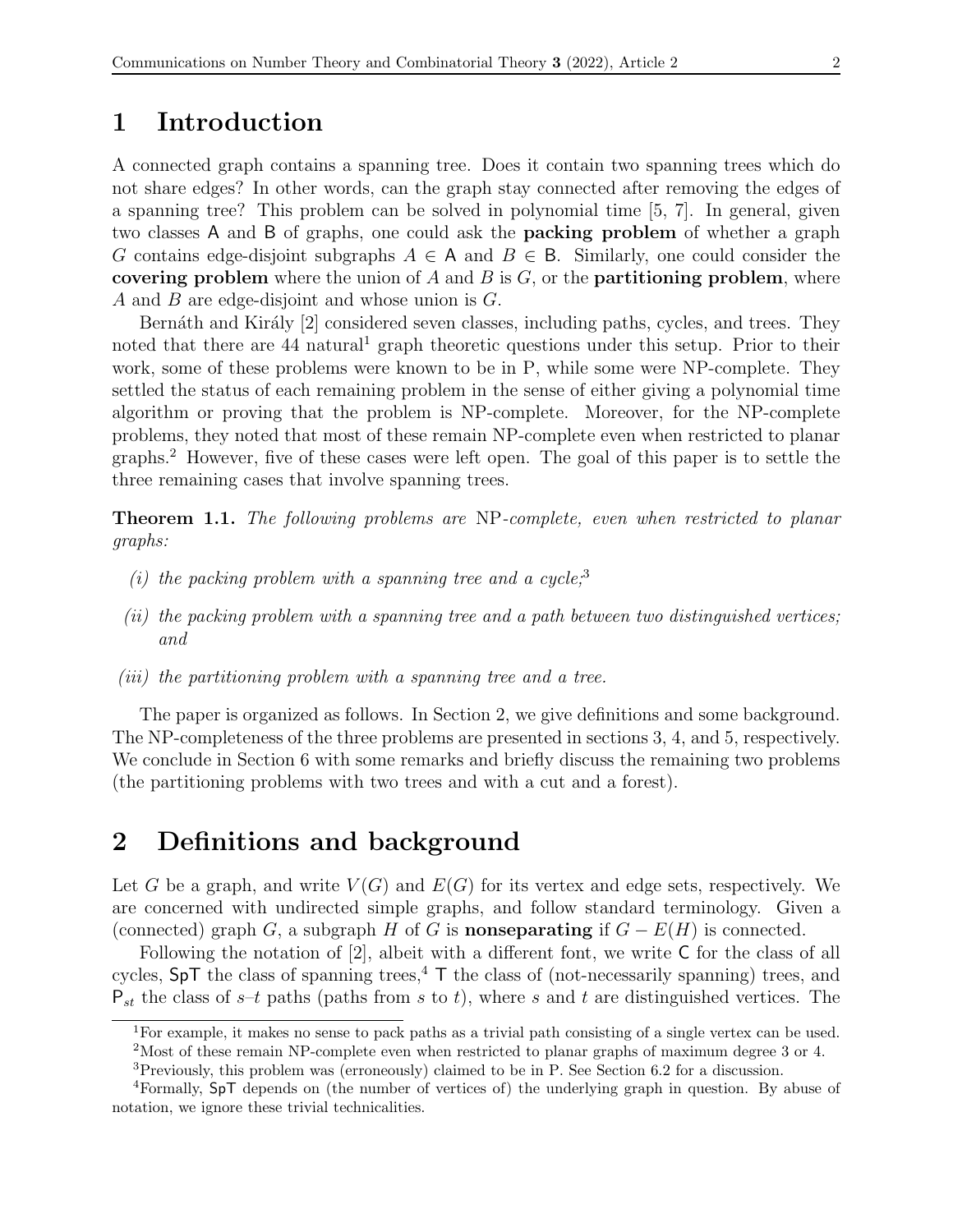packing problem with classes A and B is denoted  $A \wedge B$ , while the partitioning problem is denoted  $A + B$ .

The decision problem PLANAR  $C \wedge S$  pT takes a planar graph G as input, and outputs whether there is a cycle  $Q \in \mathsf{C}$  and a spanning tree  $T \in \mathsf{SpT}$  such that  $Q$  and  $T$  are edgedisjoint subgraphs of G. As  $G - E(Q)$  contains a spanning tree if and only if it is connected, we are equivalently asking to decide the existence of a nonseparating cycle in G.

Theorem [1.1](#page-1-5) asserts that the following three decision problems are NP-complete.

| $PLANAR C \wedge SpT$      |                                                                              |
|----------------------------|------------------------------------------------------------------------------|
|                            | <b>Instance:</b> Planar graph $G$ .                                          |
|                            | <b>Decide:</b> Does G contain a nonseparating cycle?                         |
| PLANAR $P_{st} \wedge$ SpT |                                                                              |
|                            | <b>Instance:</b> Planar graph G and distinguished vertices $s, t \in V(G)$ . |
|                            | <b>Decide:</b> Does G contain a nonseparating $s-t$ path?                    |
| $PLANAR T + SpT$           |                                                                              |
|                            | <b>Instance:</b> Planar graph $G$ .                                          |
|                            | <b>Decide:</b> Can $E(G)$ be partitioned into a tree and a spanning tree?    |

These three problems are trivially in NP. We prove their NP-hardness by similar reductions from a planar version of boolean satisfiability, which we define below.

A boolean variable takes boolean values + (true) and  $-$  (false). We identify + and  $$ with 1 and  $-1$ , respectively, allowing us to negate and multiply boolean values by inheriting the notations and operations from  $\mathbb{Z}$ . A literal is a variable x or its negation  $-x$ . A finite collection of literals is called a **clause**. A **boolean expression**  $\varphi$  (in conjunctive normal form) consists of a set  $X = \{x_1, \ldots, x_n\}$  of variables and a set  $C = \{C^1, \ldots, C^m\}$  of clauses. Let the associated graph  $G_{\varphi}$  be the graph with vertex set  $X \sqcup C$  and edges

 $\{x_i C^j : x_i \text{ or } -x_i \text{ occurs in } C^j\} \cup \{x_i x_{i+1} : i \in \{1, ..., n\}\},\$ 

where subscripts are hereafter read modulo n. A boolean expression  $\varphi$  is **planar** if its associated graph  $G_{\varphi}$  is. An assignment  $f: X \to {\{\pm\}}$  of boolean values to the variables is satisfying if each clause contains  $a +$  literal under such an assignment.

Planar SAT **Instance:** Planar boolean expression  $\varphi$ . **Decide:** Does  $\varphi$  admit a satisfying assignment?

Lichtenstein [\[3\]](#page-7-3) proved that PLANAR SAT is NP-complete, even when each clause contains precisely three literals.

### <span id="page-2-0"></span>3 Planar C ∧ SpT is NP-complete

We reduce PLANAR SAT to PLANAR  $C \wedge SpT$ . Given a boolean expression  $\varphi$  with variables  $X = \{x_1, \ldots, x_n\}$  and clauses  $\{C^1, \ldots, C^m\}$  such that the associated graph  $G_\varphi$  is planar, we form a new planar graph  $H_{\varphi}$  from  $G_{\varphi}$  such that  $H_{\varphi}$  contains a nonseparating cycle if and only if  $\varphi$  admits a satisfying assignment.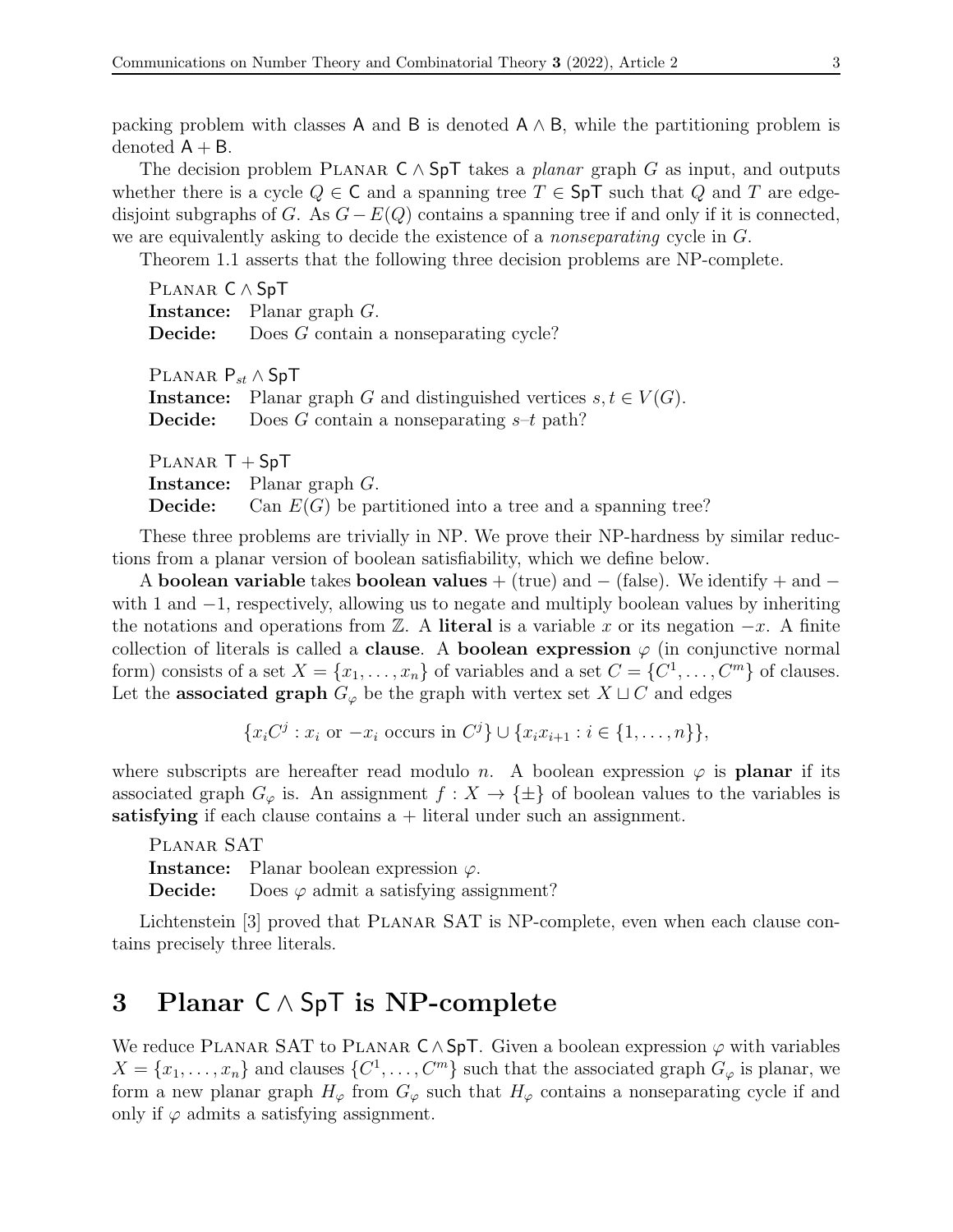### <span id="page-3-1"></span>3.1 Reduction construction

Fix a proper plane drawing of  $G_{\varphi}$ . Color each edge  $x_i C^j$  by + if  $x_i \in C^j$  and  $-$  if  $-x_i \in C^j$ . (Note that if a clause  $C^j$  contains both  $x_i$  and  $-x_i$ , then we may omit  $C^j$ . Therefore, without loss of generality, assume this does not happen.)

For each i, take a small neighborhood  $D_i$  about  $x_i$  containing only the vertex  $x_i$  and initial segments of edges leaving  $x_i$ . We locally modify the plane graph. First, subdivide edge  $x_i x_{i+1}$  to the path  $x_i t_i s_{i+1} x_{i+1}$ , where the new vertices  $s_i$  and  $t_i$  lie within  $D_i$  for each  $i$ .

From now on, we focus on a fixed i and perform local replacements. Each new vertex is added inside  $D_i$ , and is decorated with a subscript i, which may be suppressed for notational convenience. Similarly, new edges are to be drawn inside  $D_i$ , the reader is encouraged to check that each new edge can be drawn without introducing crossings.

Subdivide each edge  $x_i C^j$  with a new vertex  $\beta^j = \beta_i^j$  $i<sub>i</sub>$ , and color the vertex with the color of  $x_iC^j$ . Delete vertex  $x_i$  (and all incident edges). Let k be a sufficiently large number, say, two times the number of the  $\beta$  vertices introduced. Add paths  $P_i^+ = sv^0v^1 \dots v^{4k}t$  and  $P_i^- = su^0u^1 \dots u^{4k}t$ , where  $u^j = v^j$  for  $j \equiv 2 \pmod{4}$ . Draw them in such a way that they "cross" each other at these common points (see Figure [1\)](#page-3-0), and color the edges in  $P^+$  and  $P^$ by + and -, respectively. Add path  $u^j \omega^j v^j$  for each  $j \equiv 0 \pmod{4}$ , and paths  $u^{j-1} \sigma^j v^{j+1}$ and  $v^{j-1}\tau^{j}u^{j+1}$  for each  $j \equiv 2 \pmod{4}$ .



<span id="page-3-0"></span>Figure 1: Replacement within  $D_i$ ;  $k = 2$ ;  $P_i^-$  darkened.

Finally, for each  $\beta^j$ , pick an edge of  $P^+$  or  $P^-$  of the same color, subdivide that edge with a vertex  $a^j$ , and join  $a^j\beta^j$  by an edge. The edges from the subdivisions stay in  $P^+$  or  $P^-$  in the obvious way. As k is large, we may pick these edges distinct, such that the new edges  $a^j\beta^j$  can be properly drawn within  $D_i$  without introducing crossings.

After doing such local replacements for all i, contract  $t_i s_{i+1}$  to a new vertex  $y_i$  for each i. We consider  $P_i^+$  $P_i^+$  and  $P_i^$  $y_i$ <sup>-</sup> to be  $y_{i-1}$ - $y_i$  paths. This concludes the construction of  $H_\varphi$ .

#### <span id="page-3-2"></span>3.2 Correctness of reduction

First, note that the construction produces a planar graph  $H := H_{\varphi}$  in polynomial time.

Suppose  $f: X \to \{+, -\}$  is a satisfying assignment for  $\varphi$ . For  $r \in \{+, -\}$ , let  $Q^r =$  $\bigcup_i P_i^{rf(x_i)}$  $i^{r_j(x_i)}$ . (Recall that the multiplication of  $\{+,-\}$ ) is afforded by the identification with  $\pm 1 \in \mathbb{Z}$ .) Note that  $Q^+$  and  $Q^-$  are edge-disjoint cycles. We claim that  $H - E(Q^-)$  is connected, which means there is a spanning tree of H that is edge-disjoint from  $Q^-$ , as desired.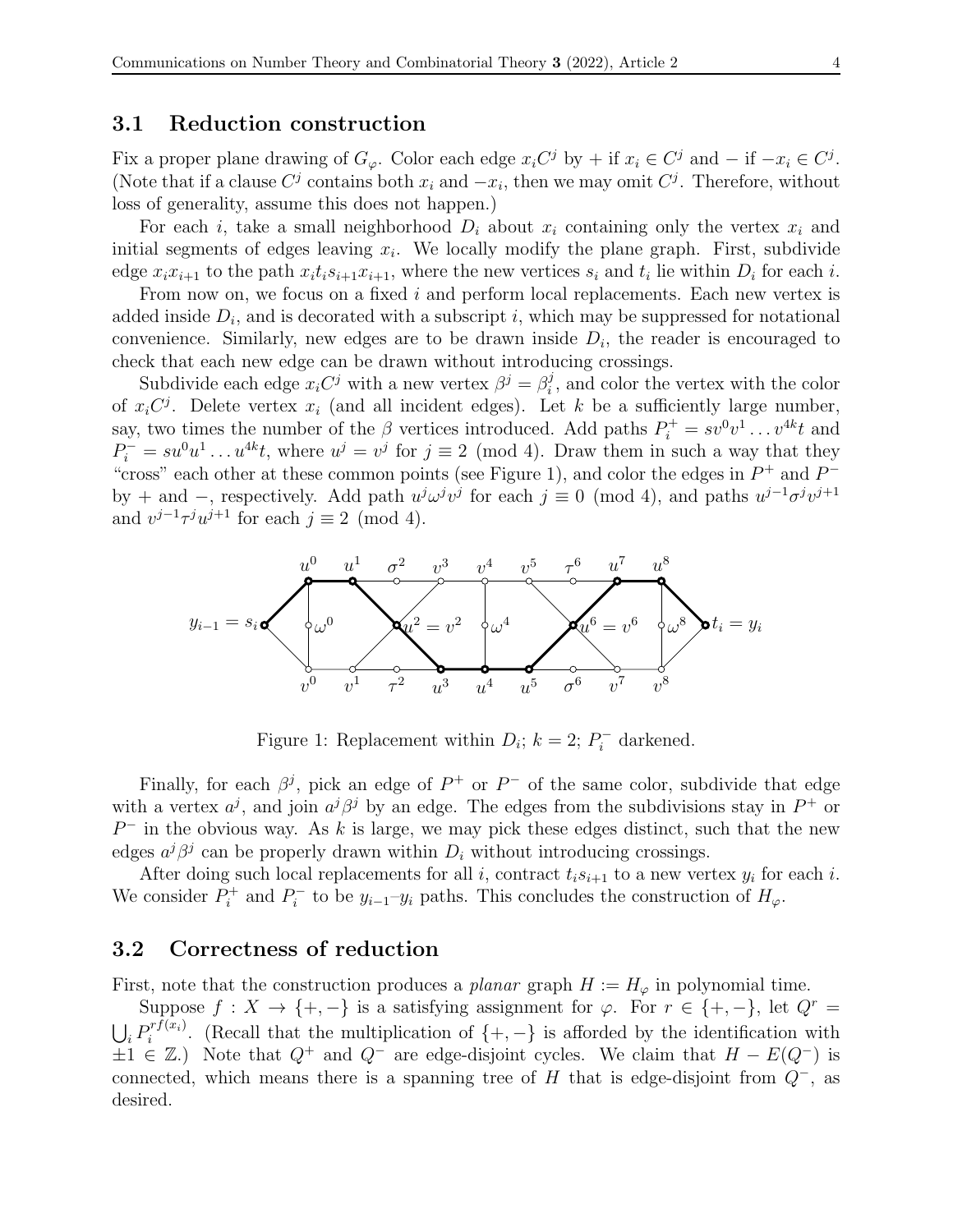Indeed,  $H - E(Q^-)$  contains the cycle  $Q^+$ , and the  $\sigma$ ,  $\tau$ , and  $\omega$  vertices are clearly connected to  $Q^+$ . Moreover, each vertex in  $V(Q^-)\backslash V(Q^+)$  is connected to  $Q^+$  through a  $\sigma$ ,  $\tau$ , or  $\omega$  vertex. As  $a_i^j$  $i$  and  $\beta_i^j$  $i$  are connected to  $C<sup>j</sup>$  for each j, it remains to show that each  $C^j$  is connected to  $Q^+$ . By definition,  $Q^+$  contains  $P_i^{f(x_i)}$  $i^{f(x_i)}$ . As f is satisfying,  $C^j$  contains a literal  $x_i$  such that  $f(x_i) = +$ , or a literal  $-x_i$  such that  $f(x_i) = -$ . In either case,  $\beta_i^j$  $_i^j$  is colored with  $f(x_i)$ , and hence  $a_i^j$  $i$  lies on  $P_i^{f(x_i)}$  $\int_i^{f(x_i)}$ . That is,  $C^j \beta_i^j a_i^j$  $i$  is a path from  $C^j$  to  $Q^+$ , as desired.

Conversely, suppose H contains a cycle Q such that  $H - E(Q)$  is connected. Note that Q cannot contain a vertex of degree 2 (in H), lest the vertex be isolated in  $H - E(Q)$ . Therefore,  $Q$  is contained in the subgraph  $H'$  of  $H$  where the vertices of degree 2, namely, the  $\beta$ ,  $\sigma$ ,  $\tau$ , and  $\omega$  vertices, are deleted. Moreover, the (now) isolated C vertices may also be deleted from H'. Let Y consists of the y vertices and the  $u^j$  vertices for  $j \equiv 2 \pmod{4}$ . There are two large faces that contain  $Y$  on its boundary. Each of the remaining small faces is bounded by precisely two vertices in  $Y$  and two paths between them.

The  $\omega^j$  vertices prevent Q from containing (both paths of) a small face, lest  $u^j \omega^j v^j$  form a connected component of  $H - E(Q)$ . Therefore, Q contains precisely one of the two paths for each small face. Similarly, the  $\sigma$  and  $\tau$  vertices force Q to "oscillate" and contain either  $P_i^+$ <sup>t</sup> or  $P_i^-$  between  $y_{i-1}$  and  $y_i$  for each i. As such,  $Q = \bigcup_i P_i^{-f(x_i)}$  $i^{J(x_i)}$  for some  $f: X \to {\{\pm\}}$ .

It remains to show that this  $f$  is a satisfying assignment. Suppose not, and there is some clause  $C^j$  such that every literal evaluates to – by f. This means that  $a_i^j \in Q$  for each i, and hence  $C^j$ , together with the  $a_i^j$  $i$ <sub>i</sub> and the  $\beta_i^j$  $i<sub>i</sub>$  for all i, form a connected component in  $H - E(Q)$ , a contradiction.

# <span id="page-4-0"></span>4 Planar  $P_{st} \wedge SpT$  is NP-complete

A similar reduction from PLANAR SAT to PLANAR  $P_{st} \wedge$ SpT exhibits its NP-completeness.

#### <span id="page-4-1"></span>4.1 Reduction construction

We follow the construction in Section [3.1.](#page-3-1) Given a boolean expression  $\varphi$  with planar  $G_{\varphi}$ , we form  $H_{\varphi}$  in the same way, except that when contracting  $t_i s_{i+1}$  to a new vertex  $y_i$  for each i, we do not contract  $t_n s_1$ . Instead, delete the edge  $t_n s_1$ , and let  $s = s_1$  and  $t = t_n$ . Call this graph  $H := H'_{\varphi}$ .

### 4.2 Correctness of reduction

Of course,  $H$  is a planar graph that is constructed in polynomial time. From a satisfying assignment, define  $Q^+$  and  $Q^-$  the same way but note that they are edge-disjoint s–t paths. As before,  $H - E(Q^-)$  is connected. Conversely, if there is an s–t path Q such that  $H - E(Q)$ is connected, then  $Q = \bigcup_i P_i^{-f(x_i)}$  $i_j^{-1}(x_i)$ , yielding a satisfying assignment f. We omit the easy details.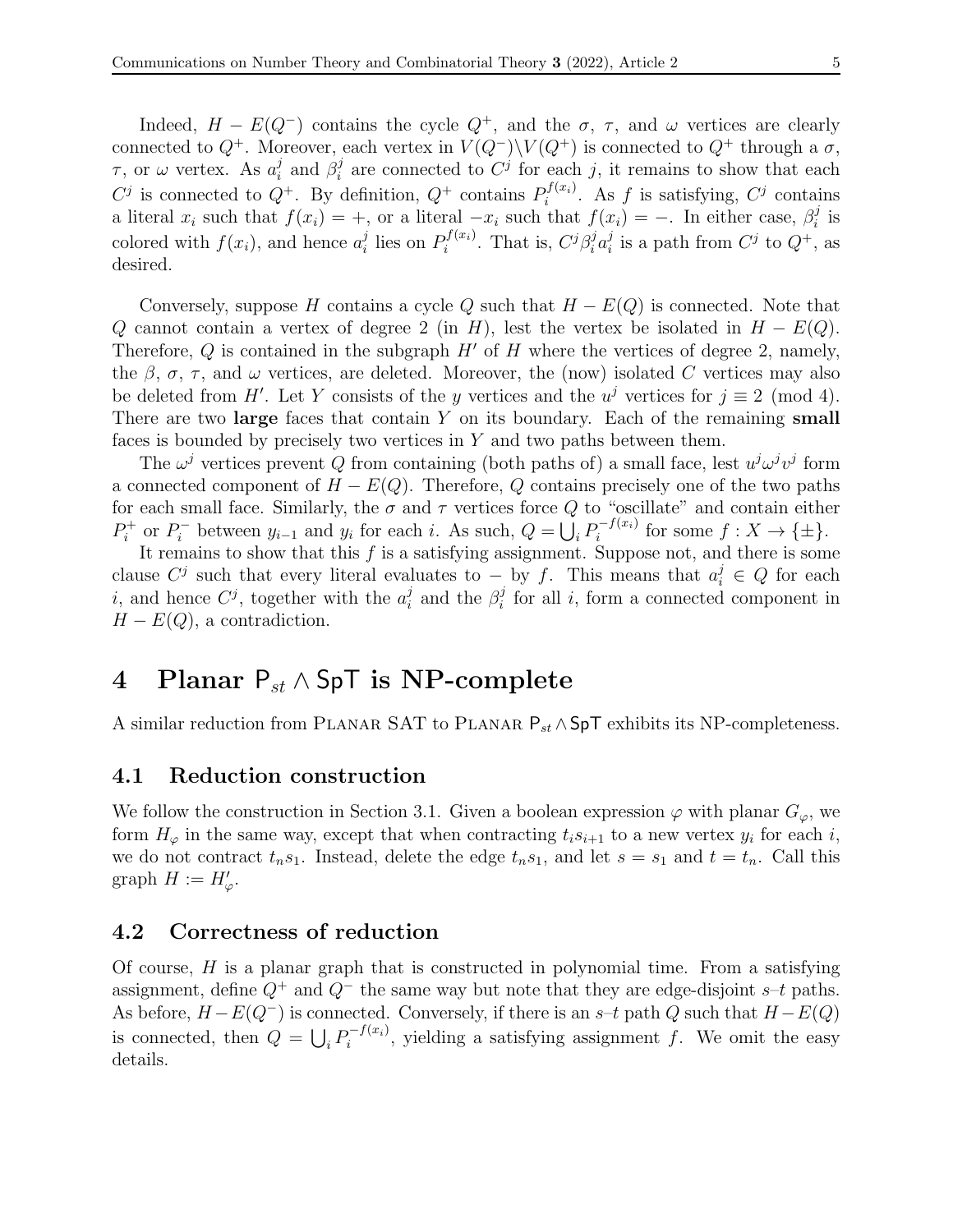### <span id="page-5-0"></span>5 Planar  $T + SpT$  is NP-complete

We show that PLANAR  $T + SpT$  is NP-complete by a reduction from PLANAR SAT.

### <span id="page-5-2"></span>5.1 Reduction construction

We continue with the construction in Section [4.1.](#page-4-1) Given a boolean expression  $\varphi$  with planar  $G_{\varphi}$ , we form  $H'_{\varphi}$  as above, but additionally insist that when subdividing edges of  $P^+$ and  $P^-$  to create the a vertices, edges must belong to different small faces (as defined in Section [3.2\)](#page-3-2). Add new cycles  $ss's''s$  and  $tt't''t$ , where  $s', s'', t', t''$  are new vertices. Call this new graph  $H := H''_{\varphi}$ .

#### 5.2 Correctness of reduction

As before,  $H$  is a planar graph constructed in polynomial time. Suppose there is a tree  $T$ such that  $H - E(T)$  is a spanning tree. Certainly T must contain an edge of ss's"s and an edge of  $tt't''t$ . As such, T contains an s–t path Q. As  $H - E(T)$  is a spanning tree,  $H - E(Q)$ is connected. By the same argument as the previous two correctness proofs, we extract a satisfying assignment f from Q.

Conversely, take a satisfying assignment f and define  $Q^+$  and  $Q^-$  as before. We alter  $Q^+$  and  $Q^-$  such that they are a spanning tree and a tree, respectively, and their edge sets partition that of H. Take the edges incident to the  $\sigma$ ,  $\tau$ , and  $\omega$  vertices, and add them (along with all incident vertices) to  $Q^+$ . Note that  $Q^+$  is still a tree and contains all u and v vertices.

Consider a clause  $C^j$ . Let i be minimal such that  $a_i^j \in V(Q^+)$ . As f is satisfying, such an *i* exists. Add the path  $a_i^j \beta_i^j C^j$  to  $Q^+$ . Note that  $Q^+$  is still a tree, since we added two new edges and two new vertices. For each  $a_\ell^j \in V(Q^+), \, \ell \neq i$ , add  $a_\ell^j$  $i_{\ell}^j \beta_{\ell}^j C^j$  to  $Q^+$ . Since both  $a^j_\ell$  $\ell$  and  $C^j$  were already in  $Q^+$ , we added one new vertex and two edges, and hence created a single cycle. The cycle contains an  $a_{\ell}^{j}$  $j_{\ell}$ -C<sup>j</sup> path P avoiding  $\beta_{\ell}^{j}$  $\ell$ . Let e be the first edge in P that intersects  $Q^-$ , which exists by the extra stipulation in Section [5.1](#page-5-2) above. Delete e from  $Q^+$  to destroy the only cycle. Add e to  $Q^-$ , which does not create cycles as they share precisely one vertex. Finally, for each  $a_\ell^j \in V(Q^-)$ , add  $a_\ell^j$  $\ell^j_{\ell} \beta^j_{\ell} C^j$  to  $Q^+$ , which grows the tree  $Q^+$  by two vertices and two edges.

After performing the procedure for all clauses,  $Q^+$  is a spanning tree of  $H'_\varphi$ . For the remaining 6 edges of  $H - E(H'_{\varphi})$ , add the paths ss's" and tt't" to  $Q^+$  and the remaining two edges ss" and tt" to  $Q^-$ . The edge sets of  $Q^+$  and  $Q^-$  partition that of H, while  $Q^+$  is a spanning tree and  $Q^-$  is a tree, as desired.

### <span id="page-5-1"></span>6 Final remarks

#### 6.1

The use of Planar SAT can be replaced by the NP-complete problem Planar 3SAT, where each clause has exactly three literals. If so, the planar graphs constructed here have maximum degree 4. Vertices of degree 4 are critically used to allow paths to cross each other.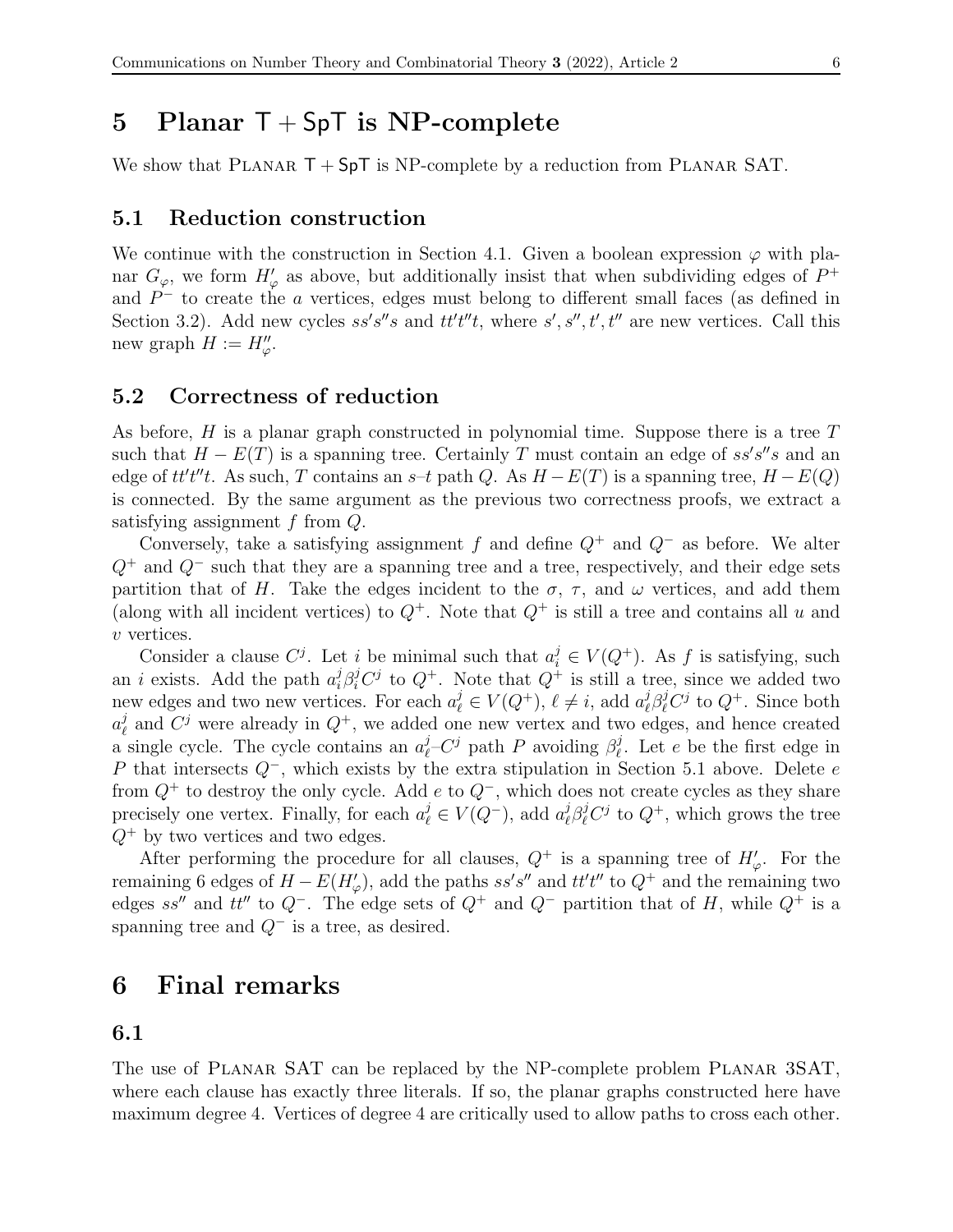It would be interesting to see if this can be circumvented by using some other "crossing gadget" to lower the maximum degree to 3.

Similarly, vertices of degree 2 are used, as in [\[2\]](#page-7-2), to forbid paths or cycles from meandering into the wrong places and moreover control the way they turn. If one succeeds in lowering the maximum degree to 3, it would then be reasonable to ask each of these questions when restricted to planar *cubic* graphs, where every vertex is of degree 3.

### <span id="page-6-0"></span>6.2

In [\[2\]](#page-7-2), C ∧ SpT is listed among problems whose planar restrictions were not known to be NP-complete. In its draft arXiv version, [\[1\]](#page-7-4) is referenced, which (erroneously) claims that  $C \wedge SpT$  is in P when restricted to planar graphs. Indeed, [\[1\]](#page-7-4) outlines an algorithm FindNonSeparatingCycle(G) that answers the  $C \wedge SpT$  problem for a planar graph G. However, the algorithm fails on the graph shown in Figure [2,](#page-6-1) which contains a nonseparating cycle *abca*. If the face bounded by *abdea* is chosen in Step 1.2 of the algorithm, the recursive algorithm fails to identify a nonseparating cycle. This counterexample was communicated to Bernáth, leading to the correct list appearing in [\[2\]](#page-7-2).



<span id="page-6-1"></span>Figure 2: A graph on which the FindNonSeparatingCycle algorithm fails.

### 6.3

Partition the vertex set of a graph into two non-empty parts. The set of all edges intersecting both parts form a **cut**, which is **acyclic** if it contains no cycles. By planar duality, a nonseparating cycle determines an acyclic cut in the dual graph and, similarly, the existence of an acyclic cut guarantees a nonseparating cycle in the dual graph. As such, the problem of determining the existence of an acyclic cut in a (planar) graph (possibly with parallel edges) is NP-complete.

### 6.4

Pálvölgyi [\[6\]](#page-7-5) showed that the problem  $T+T$  of partitioning a graph into two (not necessarily spanning) trees is NP-complete. The reduction is from NAE-SAT, where an assignment is satisfying if each clause contains  $a + and a -$  ("not all equal"). The naïve approach of simply using the planar version does not work, since, somewhat surprisingly, Planar NAE-SAT can be solved in polynomial time [\[4\]](#page-7-6).

The problem  $Cut + F$  of partitioning a graph into a cut and a forest, equivalent to coloring the vertex set with two colors such that there are no monochromatic cycles, is NP-